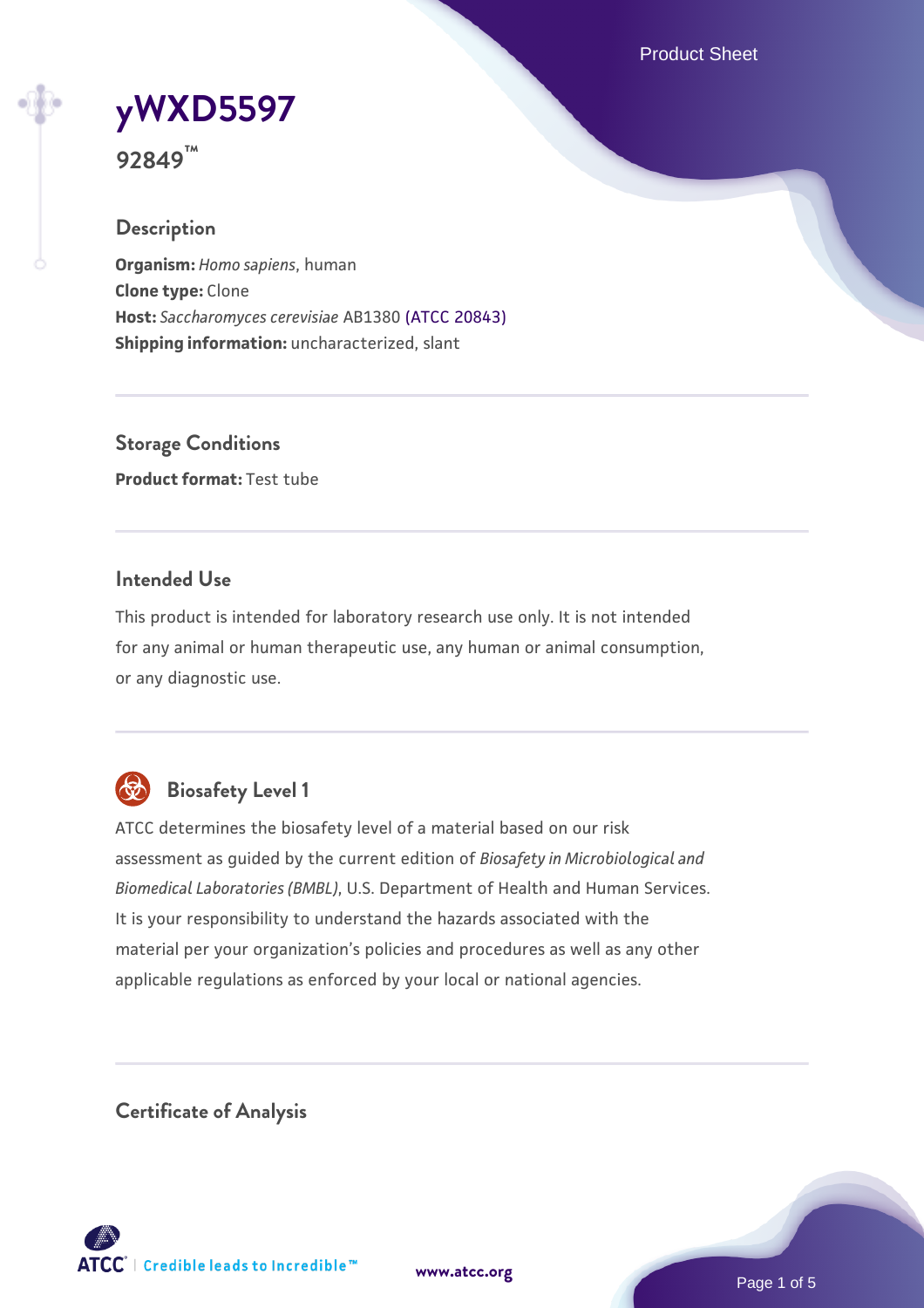

For batch-specific test results, refer to the applicable certificate of analysis that can be found at www.atcc.org.

#### **Insert Information**

**Type of DNA:** genomic **Genome:** Homo sapiens **Chromosome:** X X pter-q27.3 **Gene name:** DNA Segment, single copy **Gene product:** DNA Segment, single copy [DXS4546] **Gene symbol:** DXS4546 **Contains complete coding sequence:** Unknown **Insert end:** EcoRI

#### **Vector Information**

**Construct size (kb):** 105.0 **Intact vector size:** 11.454 **Vector name:** pYAC4 **Type of vector:** YAC **Host range:** *Saccharomyces cerevisiae*; *Escherichia coli* **Vector information:** other: telomere, 3548-4235 other: telomere, 6012-6699 Cross references: DNA Seq. Acc.: U01086 **Cloning sites:** EcoRI **Markers:** SUP4; HIS3; ampR; URA3; TRP1 **Replicon:** pMB1, 7186-7186; ARS1, 9632-10376

# **Growth Conditions**

**Medium:** 



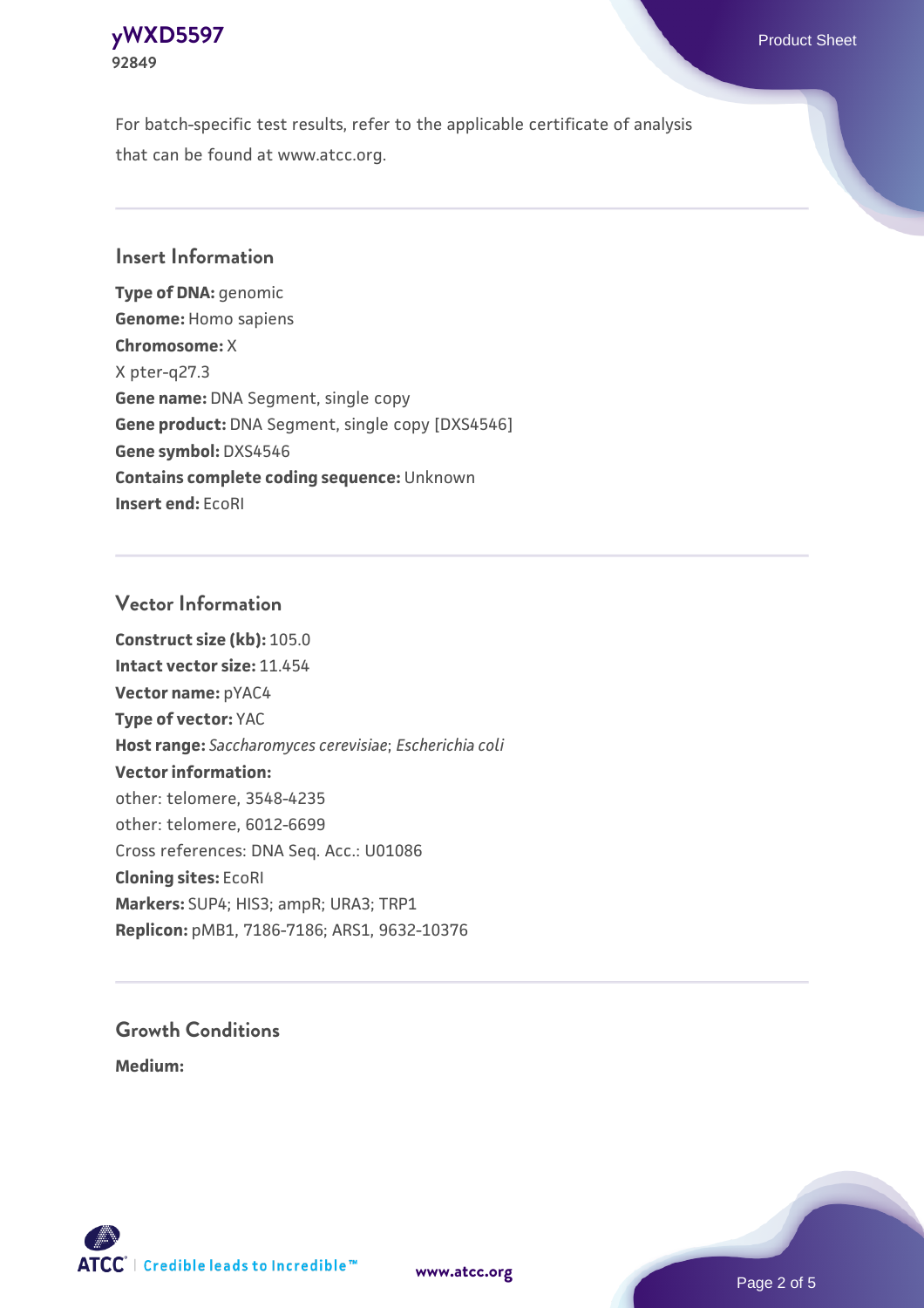**[yWXD5597](https://www.atcc.org/products/92849)** Product Sheet **92849**

[ATCC Medium 1245: YEPD](https://www.atcc.org/-/media/product-assets/documents/microbial-media-formulations/1/2/4/5/atcc-medium-1245.pdf?rev=705ca55d1b6f490a808a965d5c072196) **Temperature:** 30°C

#### **Notes**

More information may be available from ATCC (http://www.atcc.org or 703- 365-2620).

## **Material Citation**

If use of this material results in a scientific publication, please cite the material in the following manner: yWXD5597 (ATCC 92849)

#### **References**

References and other information relating to this material are available at www.atcc.org.

#### **Warranty**

The product is provided 'AS IS' and the viability of ATCC® products is warranted for 30 days from the date of shipment, provided that the customer has stored and handled the product according to the information included on the product information sheet, website, and Certificate of Analysis. For living cultures, ATCC lists the media formulation and reagents that have been found to be effective for the product. While other unspecified media and reagents may also produce satisfactory results, a change in the ATCC and/or depositor-recommended protocols may affect the recovery, growth, and/or function of the product. If an alternative medium formulation or reagent is used, the ATCC warranty for viability is no longer



**[www.atcc.org](http://www.atcc.org)**

Page 3 of 5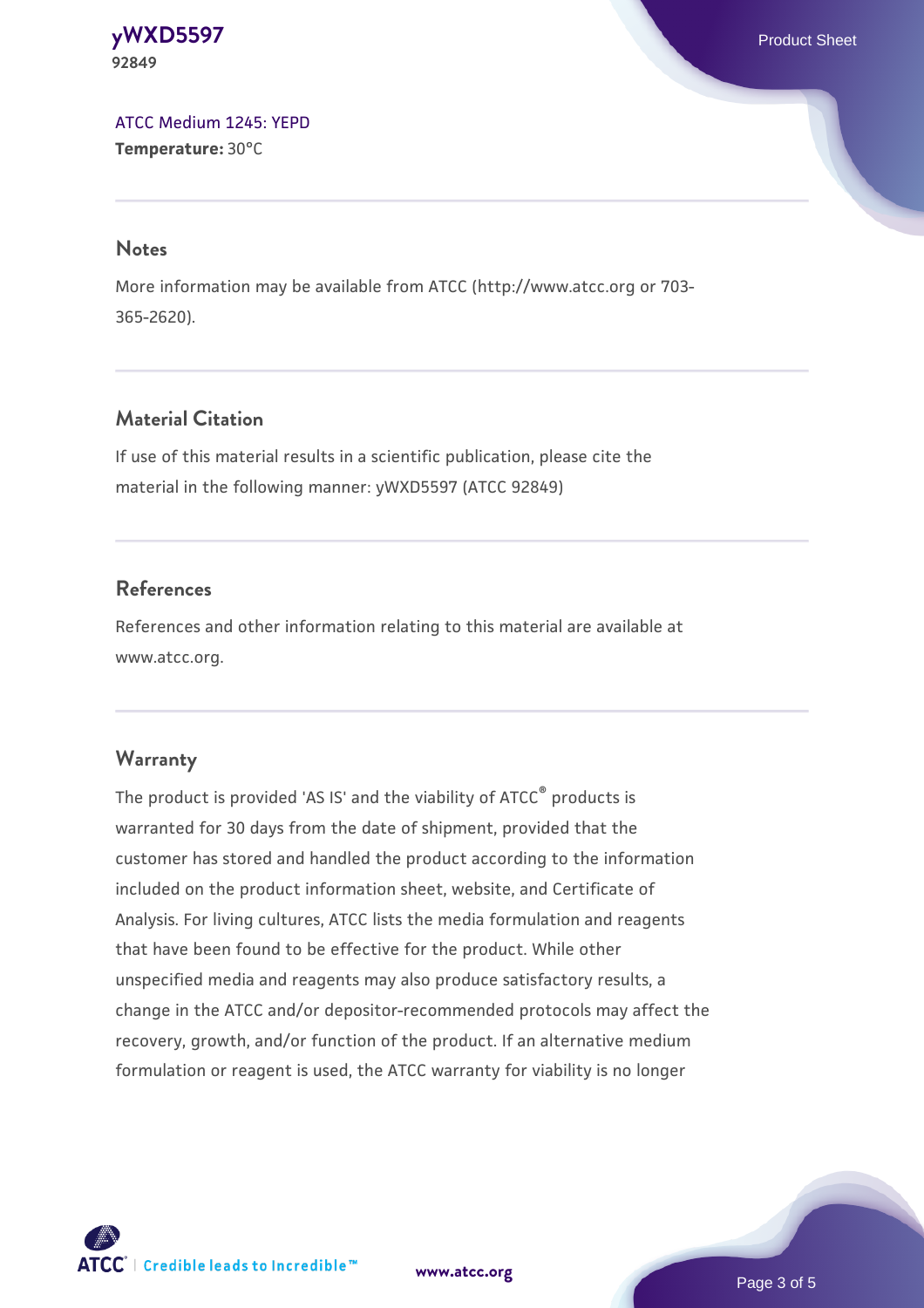**[yWXD5597](https://www.atcc.org/products/92849)** Product Sheet **92849**

valid. Except as expressly set forth herein, no other warranties of any kind are provided, express or implied, including, but not limited to, any implied warranties of merchantability, fitness for a particular purpose, manufacture according to cGMP standards, typicality, safety, accuracy, and/or noninfringement.

#### **Disclaimers**

This product is intended for laboratory research use only. It is not intended for any animal or human therapeutic use, any human or animal consumption, or any diagnostic use. Any proposed commercial use is prohibited without a license from ATCC.

While ATCC uses reasonable efforts to include accurate and up-to-date information on this product sheet, ATCC makes no warranties or representations as to its accuracy. Citations from scientific literature and patents are provided for informational purposes only. ATCC does not warrant that such information has been confirmed to be accurate or complete and the customer bears the sole responsibility of confirming the accuracy and completeness of any such information.

This product is sent on the condition that the customer is responsible for and assumes all risk and responsibility in connection with the receipt, handling, storage, disposal, and use of the ATCC product including without limitation taking all appropriate safety and handling precautions to minimize health or environmental risk. As a condition of receiving the material, the customer agrees that any activity undertaken with the ATCC product and any progeny or modifications will be conducted in compliance with all applicable laws, regulations, and guidelines. This product is provided 'AS IS' with no representations or warranties whatsoever except as expressly set forth herein and in no event shall ATCC, its parents, subsidiaries, directors, officers, agents, employees, assigns, successors, and affiliates be liable for indirect, special, incidental, or consequential damages of any kind in connection with or arising out of the customer's use of the product. While reasonable effort is made to ensure authenticity and reliability of materials on deposit, ATCC is not liable for damages arising from the misidentification or



**[www.atcc.org](http://www.atcc.org)**

Page 4 of 5